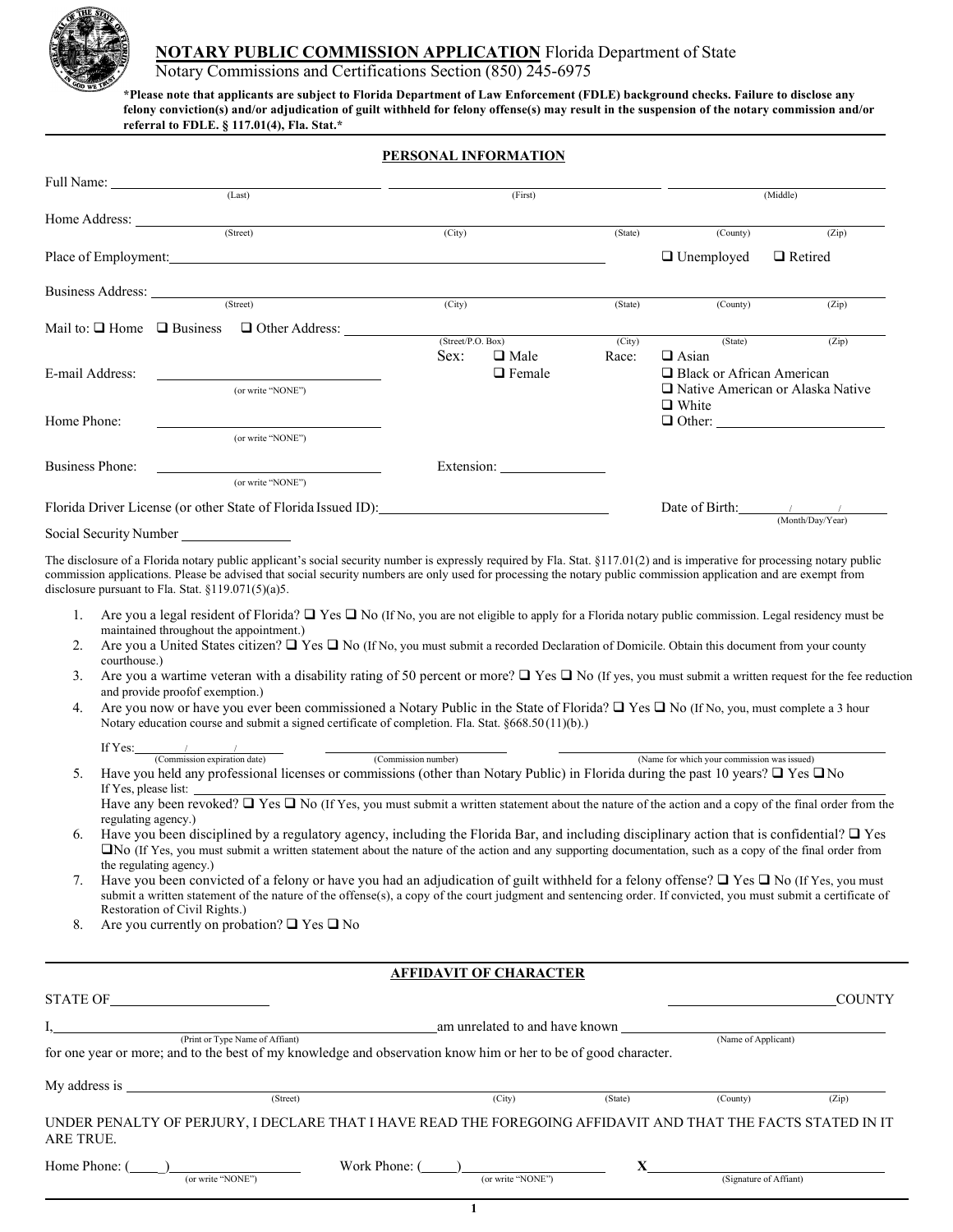#### **OATH OF OFFICE**

### STATE OF FLORIDA COUNTY

I do solemnly swear (or affirm) that I will support, protect, and defend the Constitution and Government of the United States and of the State of Florida; that I am duly qualified to hold office under the Constitution of the state; that I have read Chapter 117, Florida Statutes, and any amendments thereto, and know the duties, responsibilities, limitations, and powers of a notary public; and that I will well and faithfully perform the duties of Notary Public, State of Florida, on which I am now about to enter. So help me God\*

UNDER PENALTY OF PERJURY, I DECLARE THAT I HAVE READ THE FOREGOING APPLICATION AND OATH, AND THAT THE FACTS STATED THEREIN ARE TRUE. I accept the Office of Notary Public, State of Florida.

**X** / / (Official Signature of Applicant) (Date)

Acceptable options: Jonathan David Doe, Jon D. Doe, Jonathan Doe, Jonathan D. Doe

(Print or Type Name – Name for which your commission will be issued) Must use legal first name, no initial.

\*Note: If you affirm, you may omit the words "So help me God." Fla. Stat. §92.52.

### **MEMORANDUM**

AS A GENERAL MATTER, APPLICATIONS FOR ALL POSITIONS WITHIN STATE GOVERNMENT ARE PUBLIC RECORDS, WHICH MAY BE VIEWED BY ANYONE UPON REQUEST. HOWEVER, THERE ARE SOME EXEMPTIONS FROM THE PUBLIC RECORDS LAW FOR IDENTIFYING INFORMATION RELATING TO CERTAIN ENUMERATED PERSONS, INCLUDING, BUT NOT LIMITED TO, PAST AND PRESENT LAW ENFORCEMENT OFFICERS AND THEIR FAMILIES, VICTIMS OF CERTAIN CRIMES, ETC. (SEE SECTION 119.071, FLORIDA STATUTES) IF YOU BELIEVE AN EXEMPTION FROM THE PUBLIC RECORDS LAW APPLIES TO YOUR FLORIDA NOTARY PUBLIC COMMISSION APPLICATION SUBMISSION, PLEASE OBTAIN A PUBLIC RECORDS EXEMPTION FORM FROM THE FLORIDA DEPARTMENT OF STATE BY ACCESSING THE FOLLOWING LINK AND FOLLOWING THE INSTRUCTIONS ON THE FORM: [https://dos.myflorida.com/sunbiz/other-services/subpoenas-and-public-records-exemption-requests/:](https://dos.myflorida.com/sunbiz/other-services/subpoenas-and-public-records-exemption-requests/)